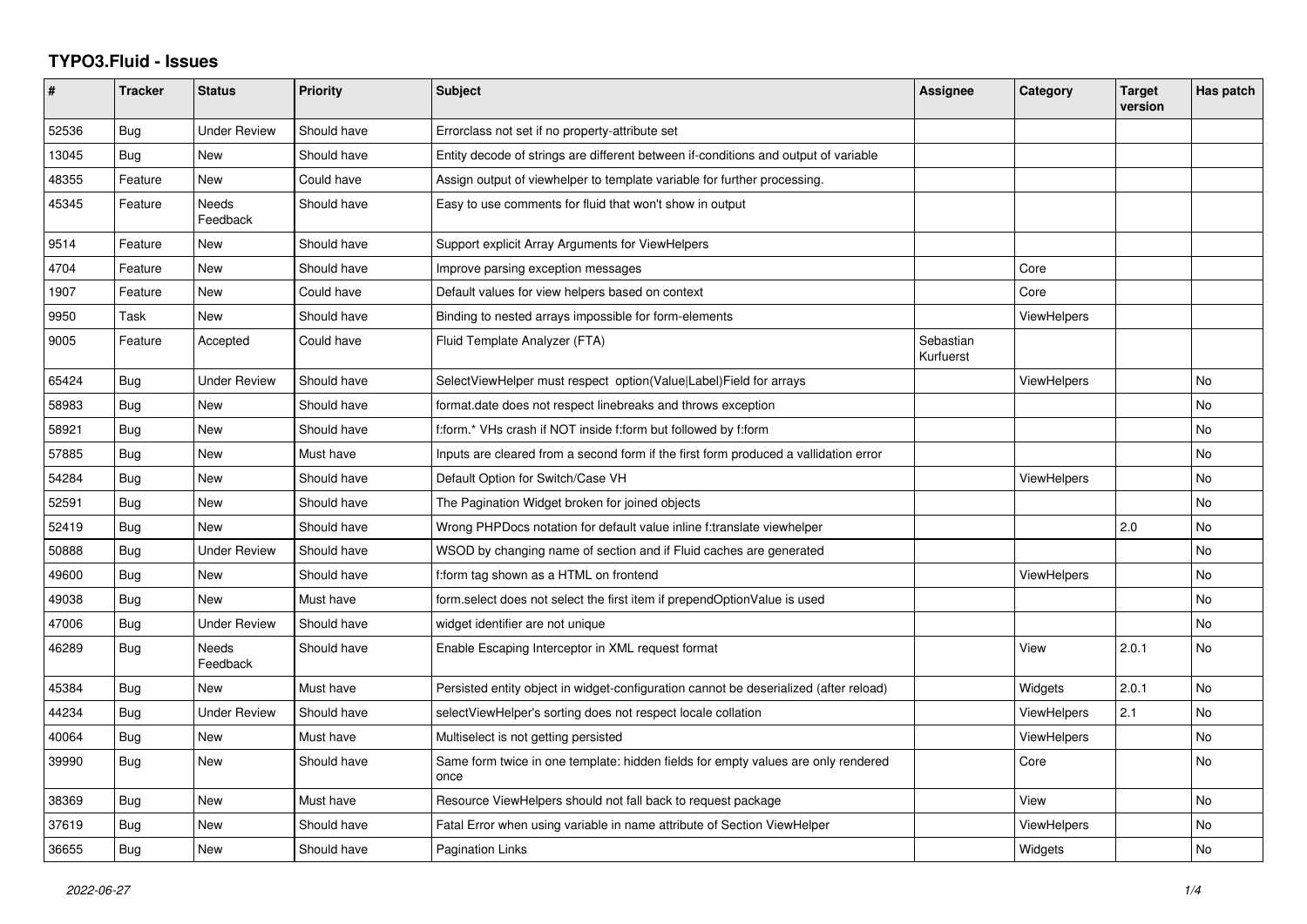| #     | <b>Tracker</b> | <b>Status</b>       | <b>Priority</b> | Subject                                                                                                     | <b>Assignee</b> | Category    | <b>Target</b><br>version | Has patch |
|-------|----------------|---------------------|-----------------|-------------------------------------------------------------------------------------------------------------|-----------------|-------------|--------------------------|-----------|
| 34682 | Bug            | <b>Under Review</b> | Should have     | Radio Button missing checked on validation error                                                            |                 | ViewHelpers |                          | <b>No</b> |
| 28554 | Bug            | New                 | Should have     | (v4) implement feature flag to disable caching                                                              |                 |             |                          | No        |
| 28553 | Bug            | New                 | Should have     | improve XHProf test setup                                                                                   |                 |             |                          | No        |
| 28552 | Bug            | New                 | Should have     | (v5) write ViewHelper test for compiled run; adjust functional test to do two passes<br>(uncached & cached) |                 |             |                          | No        |
| 28550 | Bug            | New                 | Should have     | (v4) make widgets cacheable, i.e. not implement childnodeaccess interface                                   |                 |             |                          | <b>No</b> |
| 28549 | Bug            | New                 | Should have     | make widgets cacheable, i.e. not implement childnodeaccess interface                                        |                 |             |                          | No        |
| 27607 | Bug            | New                 | Must have       | Make Fluid comparisons work when first element is STRING, second is NULL.                                   |                 | Core        |                          | No        |
| 8648  | Bug            | New                 | Should have     | format.crop ViewHelper should support all features of the crop stdWrap function                             |                 | ViewHelpers |                          | No        |
| 3481  | Bug            | New                 | Should have     | Use ViewHelperVariableContainer in PostParseFacet                                                           |                 | Core        |                          | No        |
| 62346 | Feature        | New                 | Could have      | f:comment should have high precende                                                                         |                 | Core        | 3.x                      | No        |
| 60271 | Feature        | New                 | Should have     | Paginate viewhelper, should also support arrays                                                             |                 |             |                          | No        |
| 60181 | Feature        | New                 | Could have      | Caching mechanism for Fluid Views/Templates                                                                 |                 | View        |                          | No        |
| 60003 | Feature        | New                 | Should have     | Add required-Attribute to f:form.password                                                                   |                 | ViewHelpers |                          | No        |
| 51277 | Feature        | New                 | Should have     | ViewHelper context should be aware of actual file occurrence                                                |                 |             |                          | No        |
| 51100 | Feature        | New                 | Must have       | Links with absolute URI should have the option of URI Scheme                                                |                 | ViewHelpers |                          | No        |
| 49756 | Feature        | <b>Under Review</b> | Should have     | Select values by array key in checkbox viewhelper                                                           |                 |             |                          | No        |
| 46545 | Feature        | New                 | Should have     | Better support for arrays in options of SelectViewHelper                                                    |                 |             |                          | No        |
| 46257 | Feature        | <b>Under Review</b> | Should have     | Add escape sequence support for Fluid                                                                       |                 | Core        |                          | No        |
| 45153 | Feature        | New                 | Should have     | f:be.menus.actionMenuItem - Detection of the current select option is insufficient                          |                 |             |                          | No        |
| 42397 | Feature        | New                 | Should have     | Missing viewhelper for general links                                                                        |                 |             |                          | No        |
| 40081 | Feature        | New                 | Should have     | Allow assigned variables as keys in arrays                                                                  |                 |             |                          | <b>No</b> |
| 39936 | Feature        | New                 | Should have     | registerTagAttribute should handle default values                                                           |                 | ViewHelpers |                          | No        |
| 38130 | Feature        | New                 | Should have     | Checkboxes and multiple select fields should have an assignable default value                               |                 |             |                          | No        |
| 36410 | Feature        | New                 | Should have     | Allow templates to send arguments back to layout                                                            |                 | ViewHelpers |                          | No        |
| 33215 | Feature        | New                 | Should have     | RFC: Dynamic values in ObjectAccess paths                                                                   |                 |             |                          | No        |
| 31955 | Feature        | New                 | Should have     | f:uri.widget                                                                                                |                 | Widgets     |                          | No        |
| 30555 | Feature        | New                 | Could have      | Make TagBuilder more extensible                                                                             |                 | Core        |                          | No        |
| 10472 | Feature        | New                 | Could have      | Fluid Standalone distribution                                                                               |                 | Core        |                          | No        |
| 8989  | Feature        | Needs<br>Feedback   | Could have      | Search path for fluid template files                                                                        |                 | View        |                          | No        |
| 3291  | Feature        | Needs<br>Feedback   | Should have     | Cacheable viewhelpers                                                                                       |                 |             |                          | No        |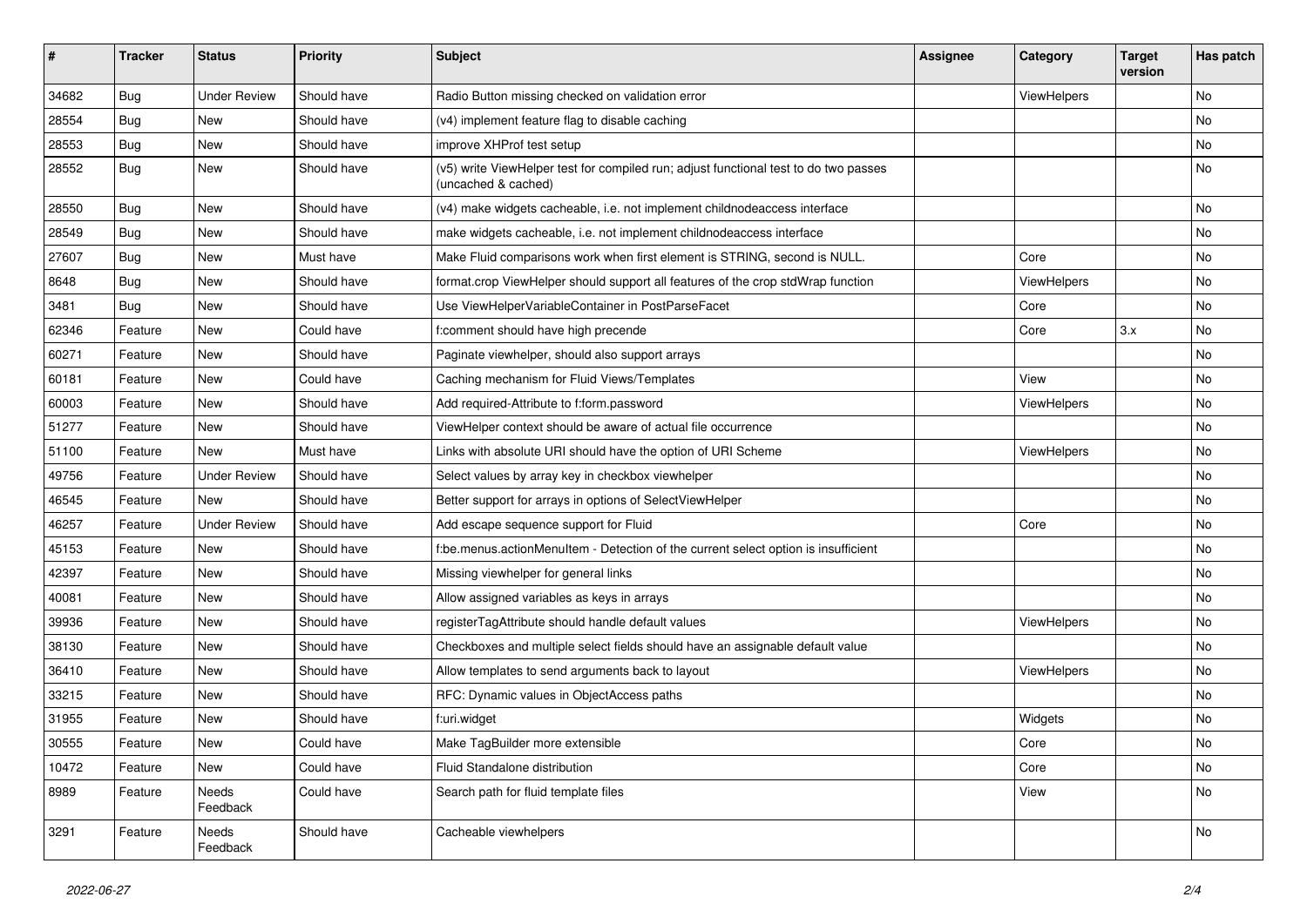| #     | <b>Tracker</b> | <b>Status</b>       | <b>Priority</b>      | Subject                                                                                                | <b>Assignee</b>             | Category           | <b>Target</b><br>version | Has patch |
|-------|----------------|---------------------|----------------------|--------------------------------------------------------------------------------------------------------|-----------------------------|--------------------|--------------------------|-----------|
| 56237 | Task           | New                 | Should have          | in-line (Condition) ViewHelpers should not evaluate on parsing                                         |                             |                    |                          | <b>No</b> |
| 47669 | Task           | New                 | Should have          | FormViewHelper does not define the default request method                                              |                             |                    |                          | No        |
| 46091 | Task           | Needs<br>Feedback   | Should have          | Show source file name and position on exceptions during parsing                                        |                             |                    |                          | <b>No</b> |
| 45394 | Task           | New                 | Should have          | Forwardport Unit test for standalone view                                                              |                             | View               |                          | No        |
| 43072 | Task           | New                 | Should have          | Remove TOKENS for adding templates fallback in Backporter                                              |                             | View               |                          | <b>No</b> |
| 43071 | Task           | New                 | Should have          | Remove TOKENS for adding fallback teplates in B                                                        |                             |                    |                          | No        |
| 42743 | Task           | New                 | Should have          | Remove inline style for hidden form fields                                                             |                             |                    |                          | No        |
| 34309 | Task           | New                 | Could have           | Unknown ViewHelpers cause exception - should be handled more graceful                                  |                             | ViewHelpers        |                          | No        |
| 26664 | Task           | New                 | Won't have this time | Clean up Form ViewHelpers                                                                              |                             | ViewHelpers        |                          | No        |
| 26658 | Task           | New                 | Won't have this time | Make Form ViewHelpers consistent                                                                       |                             | ViewHelpers        |                          | <b>No</b> |
| 10911 | Task           | New                 | Should have          | Tx_Fluid_ViewHelpers_Form_AbstractFormViewHelper->renderHiddenIdentityField<br>should be more reliable |                             | ViewHelpers        |                          | No        |
| 5636  | Task           | <b>Under Review</b> | Must have            | Form_RadioViewHelper and CheckBoxViewHelper miss check for existing object<br>before it is accessed.   |                             |                    |                          | <b>No</b> |
| 54195 | Task           | New                 | Should have          | Rename and move FormViewHelper's errorClass value, currently 'f3-form-error'                           | Adrian Föder                | ViewHelpers        |                          | <b>No</b> |
| 59057 | Bug            | <b>Under Review</b> | Must have            | Hidden empty value fields shoud be disabled when related field is disabled                             | <b>Bastian</b><br>Waidelich | ViewHelpers        |                          | <b>No</b> |
| 53806 | Bug            | <b>Under Review</b> | Should have          | Paginate widget maximumNumberOfLinks rendering wrong number of links                                   | <b>Bastian</b><br>Waidelich | Widgets            |                          | <b>No</b> |
| 55008 | Bug            | <b>Under Review</b> | Should have          | Interceptors should be used in Partials                                                                | Christian Müller            |                    |                          | No        |
| 33628 | Bug            | Needs<br>Feedback   | Must have            | Multicheckboxes (multiselect) for Collections don't work                                               | Christian Müller            | ViewHelpers        |                          | <b>No</b> |
| 3725  | Feature        | New                 | Could have           | <b>CSS Engine</b>                                                                                      | Christian Müller            | ViewHelpers        |                          | No        |
| 37095 | Feature        | New                 | Should have          | It should be possible to set a different template on a Fluid TemplateView inside an<br>action          | Christopher<br>Hlubek       |                    |                          | <b>No</b> |
| 43346 | Feature        | <b>Under Review</b> | Should have          | Allow property mapping configuration via template                                                      | Karsten<br>Dambekalns       | ViewHelpers        | 2.1                      | <b>No</b> |
| 8491  | Task           | Needs<br>Feedback   | Should have          | link.action and uri.action differ in absolute argument                                                 | Karsten<br>Dambekalns       | ViewHelpers        |                          | <b>No</b> |
| 36662 | Bug            | Needs<br>Feedback   | Should have          | Checked state isn't always correct when property is collection                                         | Kevin Ulrich<br>Moschallski | <b>ViewHelpers</b> | 1.1.1                    | No        |
| 52640 | Feature        | <b>Under Review</b> | Should have          | Create an UnlessViewHelper as opposite to the IfViewHelper                                             | Marc Neuhaus                |                    |                          | <b>No</b> |
| 40998 | <b>Bug</b>     | <b>Under Review</b> | Should have          | Missing parent request namespaces in form field name prefix                                            | Sebastian<br>Kurfuerst      | ViewHelpers        | 1.1.1                    | No        |
| 33551 | <b>Bug</b>     | New                 | Must have            | View helper values break out of a partial scope                                                        | Sebastian<br>Kurfuerst      | Core               |                          | No        |